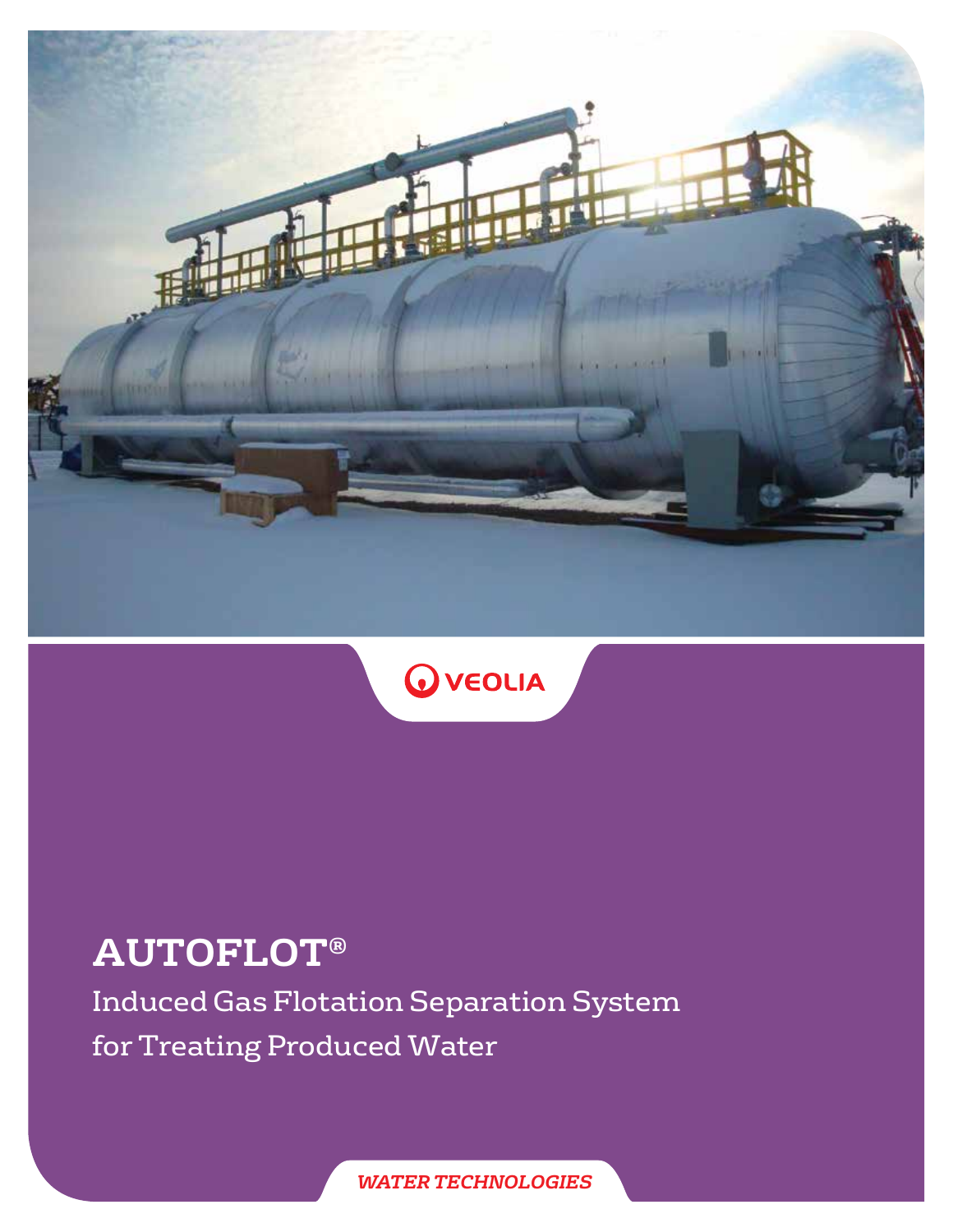## **Induced Gas Flotation Separation System**

Veolia offers complete deoiling solutions for produced water treatment plus numerous other water treatment technologies for upstream processing facilities. Veolia's global experience in the Oil & Gas industry operating water and wastewater facilities, coupled with the expertise we gain through our continued research and development, allows Veolia to create innovative technologies. These innovations evolve into greater efficiencies that enhance resource management and improve customer satisfaction.



#### **Proven Performance for Removal of Oil from Water**

Veolia's engineers effectively integrate process criteria to design a high performance method for the removal of oil from water with the Autoflot®. The flotation system. Standard models incorporate our also able to modularize or combine our treatment packages to offer custom engineered solutions.

*"A Cost Effective and Broad Product Offering."*

## **AUTOFLOT**® **Static Flotation Separator**



#### **Hydraulic Pressurized Tank Design**

Horizontal Induced Static Flotation systems are designed to effectively remove free and emulsified oil and suspended solids from water. Each ASF unit consists of a horizontal cylindrical vessel that is divided into four in-line flotation cells, an inlet box and an outlet box. Our hydraulic design is for gas-tight applications where a pressurized system is desired. Optimum performance is obtained with proper chemical mixing.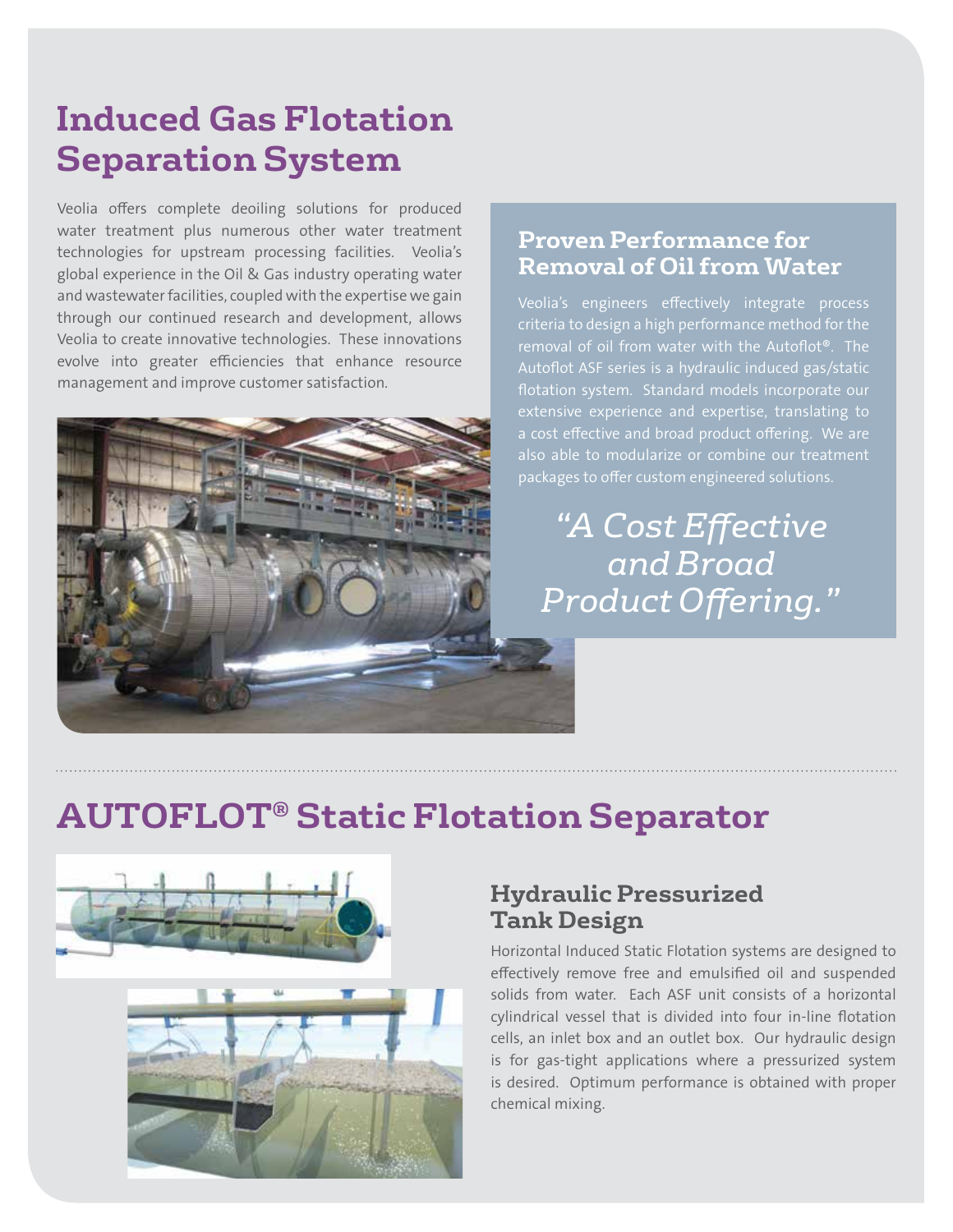









## **Induced Gas Flotation Deoiling Process**

Chemicals are added to produced water sent flowing through the flotation vessel which is divided into four sequential chambers. Small bubbles are dispersed into each chamber induced by a recycled stream pressurizing proprietary eductors. The small bubbles entrained attract and adhere to hydrophobic particles as the bubbles expand in size and rise in the chamber. These bubbles take particles and coalesced oil droplets to the surface. Turbulence in the chamber and a sweeping motion from the tangential flow permits the resultant oily froth to be skimmed from the surface. A constant supply of bubbles averts the froth from settling, avoiding recontamination of the water. Each chamber successively removes the oily froth resulting in a clean effluent typically providing greater than 95% oil removal.

### **Applications**

- Oil production
- Refinery wastewater
- Enhanced oil recovery
- 
- Metals refining wastewater

### **Design Factors**

- Position of eductors
- Bubble size and gas volume • Water trajectory
- Flowrate, residence time

#### **Design considerations include:**

- Temperature
- Gas tight requirements
- API of oil
- Maintenance practices
- 
- Analysis of raw water

### **Cylindrical Hydraulic Design 4 Cell**

Cylindrical pressurized vessel partitioned into four chambers with a recirculating flow that powers eductors in each chamber to create the proper bubble size and volume.

• Energy efficient

• No hazardous gas emissions

- Minimal moving parts
- Low maintenance
	- Pressurized design
	- Single units up to 280,000 barrels per day